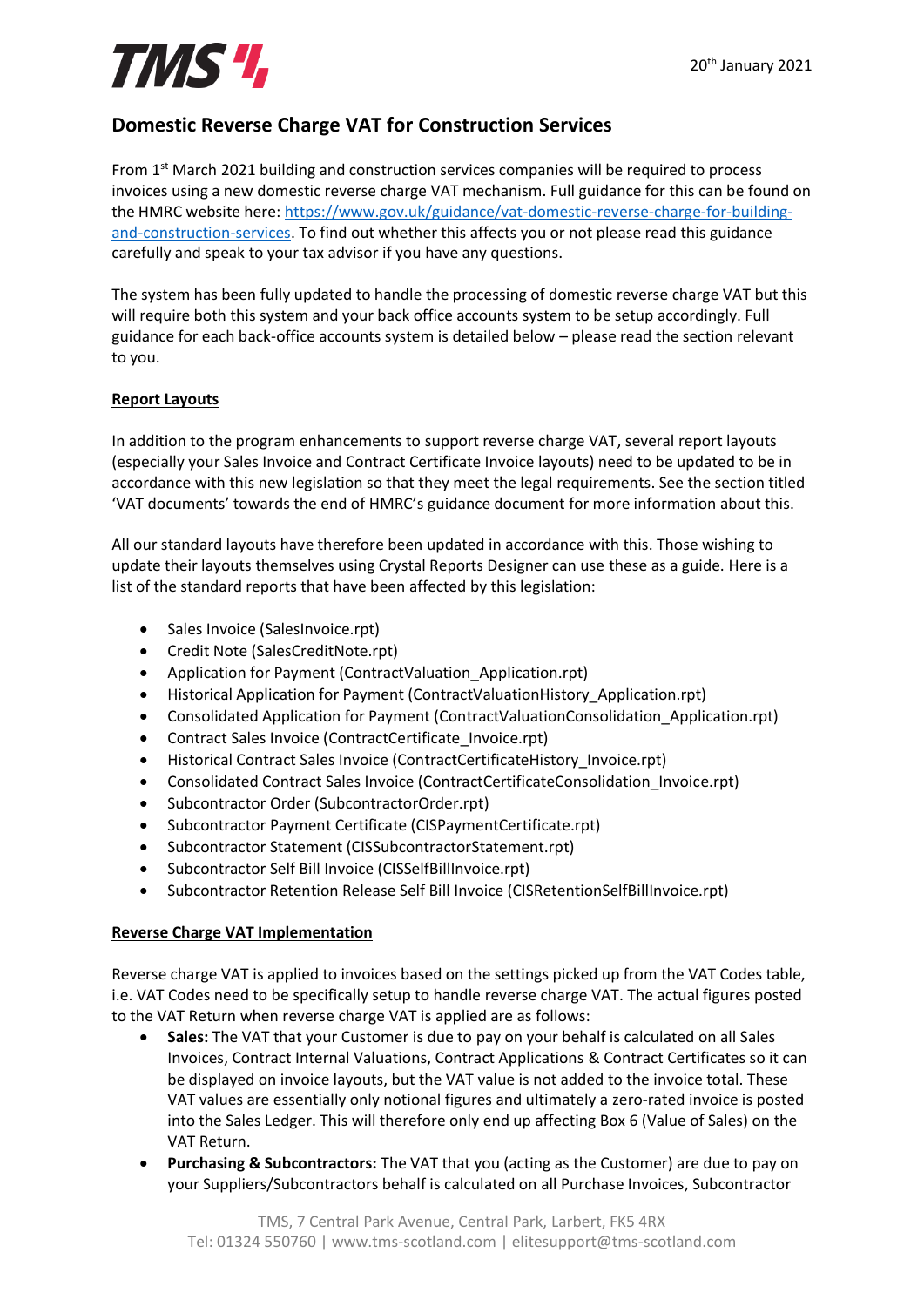

Internal Valuations, Subcontractor Applications, Subcontractor Certificates, Subcontractor Invoices and Subcontractor Payments (in the case of Deferred VAT on Subcontractor Certificates), but the VAT value is not added to the invoice total as it is not due to be paid to the Supplier/Subcontractor. When these transactions are posted into the back-office accounts system (via the Purchase Ledger for Purchase Invoices or as Nominal Journals for Subcontractor transactions), in addition to the usual postings affecting Box 4 (VAT on Purchases) & Box 7 (Value of Purchases) on the VAT Return, it also posts the VAT value to Box 1 (VAT on Sales).

After installing this upgrade, please ensure that you re-run the 'System Control -> Ledger Links -> Ledger Synchronisation -> Import VAT Codes' routine to make sure the latest VAT settings are imported from your back-office accounts system.

The system also has two new settings to control where the VAT values (input and output) of reverse charge VAT are posted. These are setup in 'Subcontractors -> Subcontractor Setup -> Subcontractor Settings' on the 'Reverse Charge VAT' tab:

| <b>Subcontractor Settings</b>                      | e                                                                                                             |
|----------------------------------------------------|---------------------------------------------------------------------------------------------------------------|
|                                                    | General   Orders   Timesheets   Application   Processing   Payment   Nominal Reverse Charge VAT   Notes   SMS |
| Reverse Charge VAT Purchases (Input) Nominal Code: | Purchase Tax Control Account<br>2201                                                                          |
| Reverse Charge VAT Sales (Output) Nominal Code:    | Sales Tax Control Account<br>2200<br>1.1.1                                                                    |

If neither of these are specified, the system will use the 'Subcontractors VAT In' account specified on the 'Nominal' tab.

Please note that as all supported back office accounts systems have implemented reverse charge VAT differently when posting nominal journals. Reverse charge VAT Codes are not accessible out with the sales, purchase and subcontractor modules, however, as the subcontractors module posts all transactions to the back office via nominal journals, the postings generated differ based on the back office type selected. The only time this could cause a problem is when migrating from one of these systems to another; in this scenario, please make sure all pending postings are updated before migrating.

#### **Updating Existing VAT Codes**

Customer and Supplier VAT Codes can be changed within Contract Costing as normal (which in turn will automatically update the back office) or can changed within the back office and re-imported.

Subcontractor VAT Codes can also be changed individually on both the Subcontractor and Subcontractor Order. However, we have also added two new 'Bulk Change VAT Code' routines accessible via an 'Operations' button on the Subcontractor and Subcontractor Order lists – just filter the list to obtain the subset you are looking for and run the routine. Changing the default on the Subcontractor will also allow you to specify options to update existing Orders.

Subcontractor Orders now pick up their default VAT Code from a new 'Default Subcontractor VAT Code' field added to the Job Sales Phase 'Analysis' tab. If this is empty then the default VAT Code from the Subcontractor will be used, followed by the system wide one setup in 'Subcontractor Settings'. To update the default Sales or Subcontractor VAT Codes on Job Sales Phases please use the Job Sales Phase import routine, which can be used to update existing records.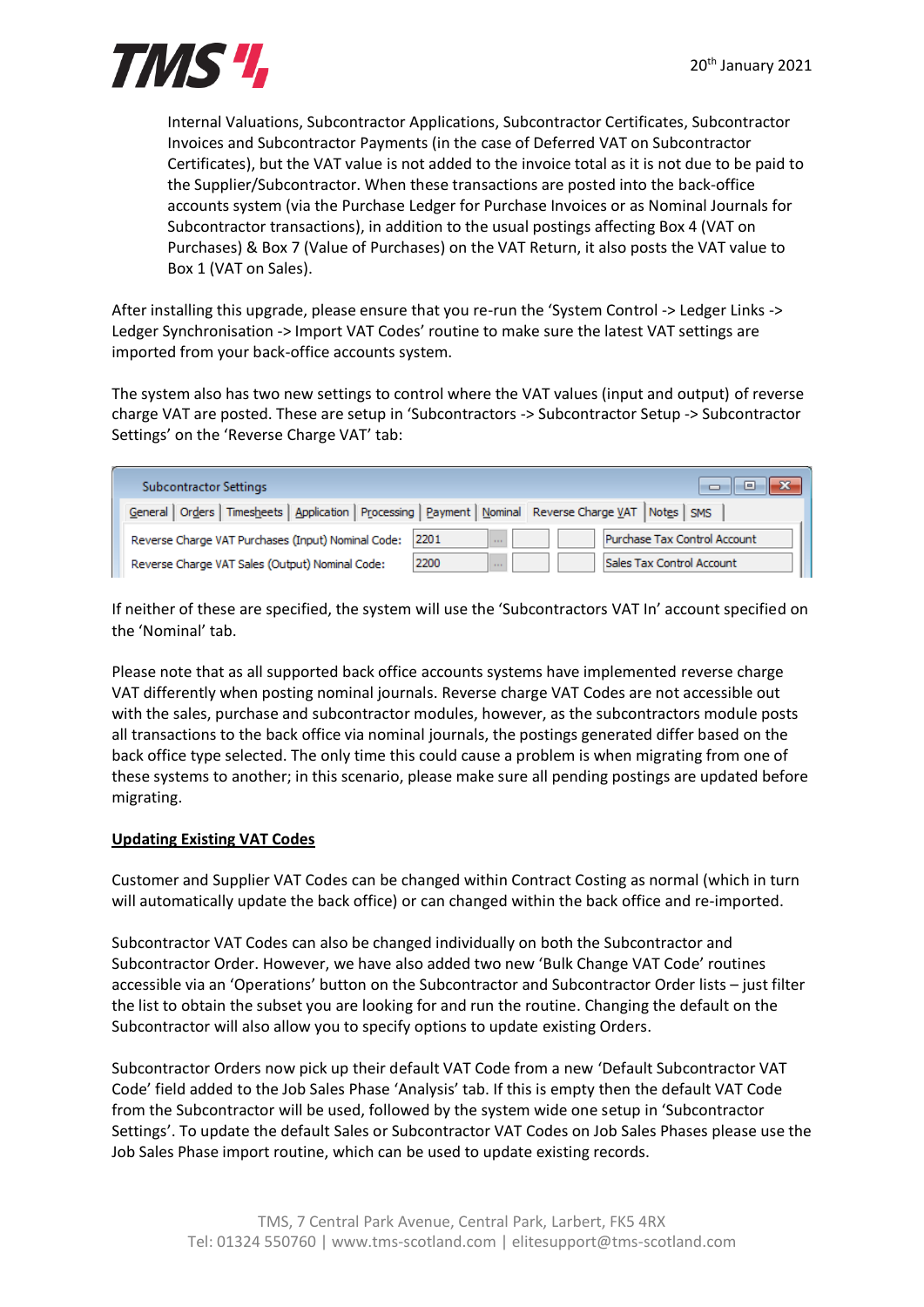

## **Sage 200**

In Sage 200, VAT Codes are setup and configured in the 'Accounting System Manager -> Settings -> VAT Rates' menu. All versions since Sage 200c v2019 Summer Enhancements have had support for domestic reverse charge VAT with the addition of the 'CIS Reverse Charge Sales' and 'CIS Reverse Charge Purchases' options in the 'EC Terms' drop-down list. This allows multiple different VAT Codes to be setup with different rates for both sales and purchases reverse charge postings.

This not to be confused with the previously existing 'Reverse charge sales' and 'Reverse charge purchase' options which have now been renamed by appending '(Mobiles)' to their name. Only one sales and one purchase VAT Code could be setup with these types making them incompatible with CIS RC VAT regulations which require multiple RC VAT rates.

By default, new company datasets are not created with any reverse charge VAT Codes so these will need to be setup accordingly:

| ▲ Code   Name |                            | <b>VAT Return</b>       | <b>Terms</b>                                                                                                                                                                                                                                                                                               | %   Input Code | Output Code |
|---------------|----------------------------|-------------------------|------------------------------------------------------------------------------------------------------------------------------------------------------------------------------------------------------------------------------------------------------------------------------------------------------------|----------------|-------------|
|               | 0 Exempt                   | $\blacktriangledown$    | Not Applicable                                                                                                                                                                                                                                                                                             | 0.00 15100     | 26100       |
|               | 1 Std Rate                 | $\blacktriangledown$    | Not Applicable                                                                                                                                                                                                                                                                                             | 20.00 15100    | 26100       |
|               | 2 Zero Rated               | $\blacktriangledown$    | Not Applicable                                                                                                                                                                                                                                                                                             | 0.00 15100     | 26100       |
|               | 4 EC Zero SL               | $\overline{\mathbf{v}}$ | Sales Goods & Related Services                                                                                                                                                                                                                                                                             | 0.00 15100     | 26100       |
|               | 5 EC Service               | $\blacktriangledown$    | Sales Non-Related Services                                                                                                                                                                                                                                                                                 | 0.00 15100     | 26100       |
|               | 6 EC Service               | $\blacktriangledown$    | <b>Purchase Non-Related Services</b>                                                                                                                                                                                                                                                                       | 0.00 15100     | 26100       |
|               | 7 EC Zero PL               | $\blacktriangledown$    | Purchase Goods & Related Services (Intra EU)                                                                                                                                                                                                                                                               | 0.00 15100     | 26100       |
|               | 8 EC Std PL                | $\blacktriangledown$    | Purchase Goods & Related Services (Intra EU)                                                                                                                                                                                                                                                               | 20.00 15100    | 26100       |
|               | 9 Out of Scope             | П                       | Not Applicable                                                                                                                                                                                                                                                                                             | 0.00 15100     | 26100       |
|               | 10 UK RC VAT Purchases 20% | $\blacktriangledown$    | CIS Reverse Charge Purchases                                                                                                                                                                                                                                                                               | 20.00 15100    | 26100       |
|               | 11 UK RC VAT Sales         | $\blacktriangledown$    | CIS Reverse Charge Sales                                                                                                                                                                                                                                                                                   | 20.00 15100    | 26100       |
|               | 12 UK RC VAT Purchases 5%  | $\blacktriangledown$    | CIS Reverse Charge Purchases<br>$\checkmark$                                                                                                                                                                                                                                                               | 20.00 15100    | 26100       |
|               |                            |                         | Not Applicable<br>Sales Goods & Related Services<br>Sales Non-Related Services<br>Purchase Goods & Related Services (Intra EU)<br><b>Purchase Non-Related Services</b><br>Reverse Charge Sales (Mobiles)<br>Reverse Charge Purchases (Mobiles)<br>CIS Reverse Charge Sales<br>CIS Reverse Charge Purchases |                |             |

For each VAT rate you require you will need to create two new reverse charge VAT Codes, one for sales and the other for purchases. For example, if in addition to 'Standard Rate' VAT you also need to reverse charge 'Reduced Rate' VAT, you will end up creating four new VAT Codes. There is no need to create a reverse charge VAT Code for zero rated goods – these can just be posted using the standard zero rate VAT Code (VAT Code 2 – 'Zero Rated' in the Sage 200 default setup).

#### **Subcontractor Nominal Postings**

When a nominal journal is posted to Sage 200, no automatic entries are made on the VAT return when a Reverse Charge Purchase VAT Code is used. The nominal postings we generate to the Input Goods, Input VAT and Output VAT Nominal Accounts therefore all specify a VAT Code against them.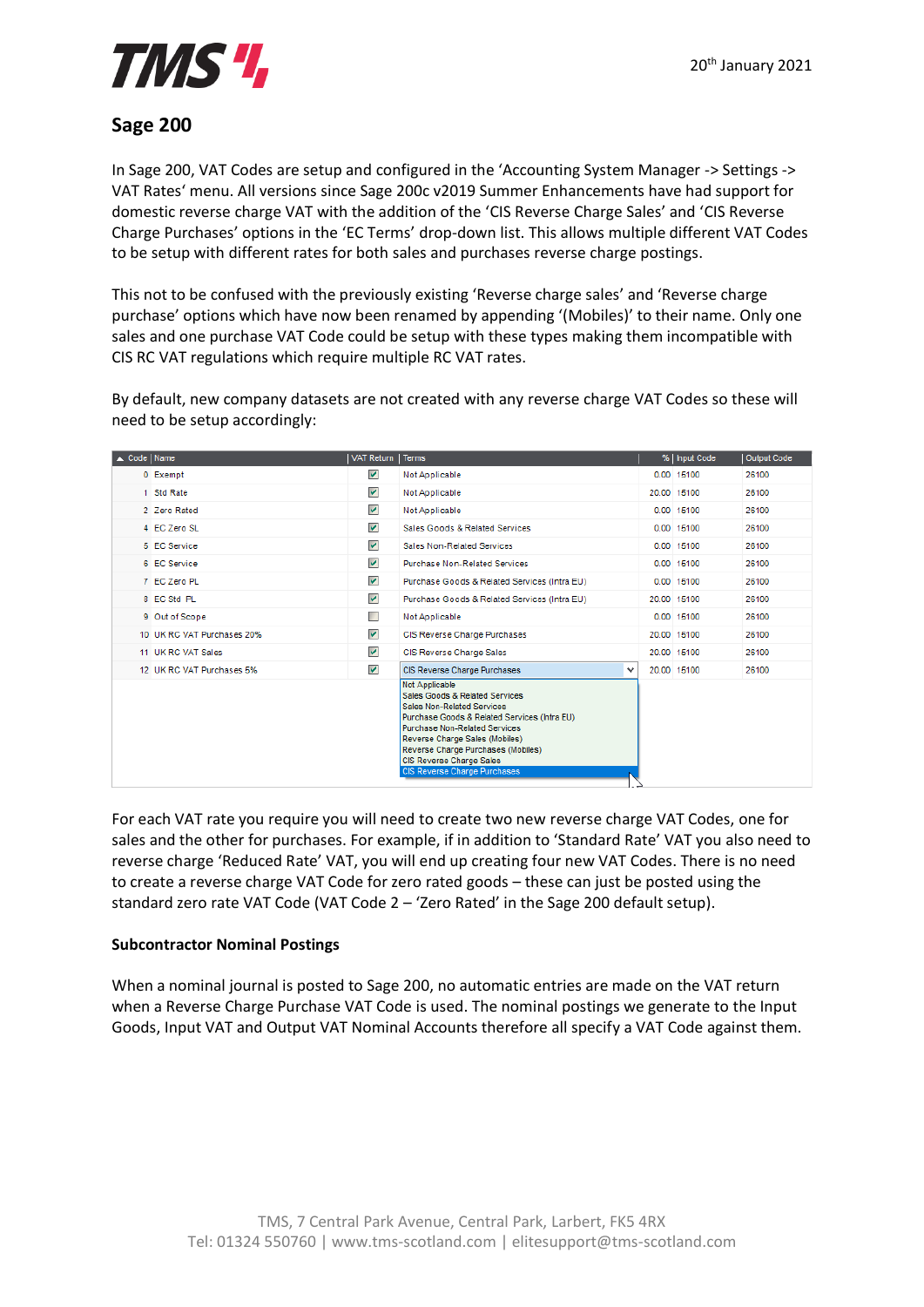

## **Sage 50 Accounts**

In Sage 50 Accounts, VAT Codes are setup and configured in the 'Settings -> Configuration' menu on the 'Tax Codes' tab. All versions since v15/2009 have had support for reverse charge VAT with the addition of the 'Reverse Charge' flag on the 'Edit Tax Code' screen and new company datasets get assigned VAT Code T20 as the default reverse charge VAT Code:

| <b>Edit Tax Code</b>                                                               |                                                                               |  |  |  |  |  |
|------------------------------------------------------------------------------------|-------------------------------------------------------------------------------|--|--|--|--|--|
| <b>Settings</b>                                                                    | <b>EC Code</b>                                                                |  |  |  |  |  |
| Code<br>T <sub>20</sub><br>0.00<br>Rate<br>Include in VAT return<br>Reverse Charge | Enable EC Code<br><b>EC Purchases</b><br><b>Services</b><br>Link To: T1 20.00 |  |  |  |  |  |
| <b>Description</b>                                                                 |                                                                               |  |  |  |  |  |
| Reverse Charges                                                                    |                                                                               |  |  |  |  |  |
|                                                                                    | Cancel<br>ОК                                                                  |  |  |  |  |  |

The way Sage have made this work is by making use of the 'Link To' field to specify which rate should be used for the reverse charge. It is important when creating new VAT Codes that the 'Rate' field remains at zero and the 'Link To' field is specified instead. If you need to reverse charge 'Reduced Rate' VAT then you will need to create a new VAT Code linked to the appropriate VAT Code (T5 – 'Lower Rate' in the Sage 50 default setup). There is no need to create a reverse charge VAT Code for zero rated goods – these can just be posted using the standard zero rate VAT Code (T0 – 'Zero rated' in the Sage 50 default setup).

#### **Subcontractor Nominal Postings**

When a nominal journal is posted to Sage 50 Accounts, any **GOODS** value posted against a Reverse Charge Purchase VAT Code is automatically used to calculate the corresponding VAT value (based on the VAT Rate entered against that VAT Code) which is then entered into both Box 4 (VAT on Purchases) and Box 1 (VAT on Sales) on the VAT Return. The nominal postings we generate to both the Input VAT and Output VAT Nominal Accounts therefore do not specify a VAT Code to post them against; only the Input Goods does.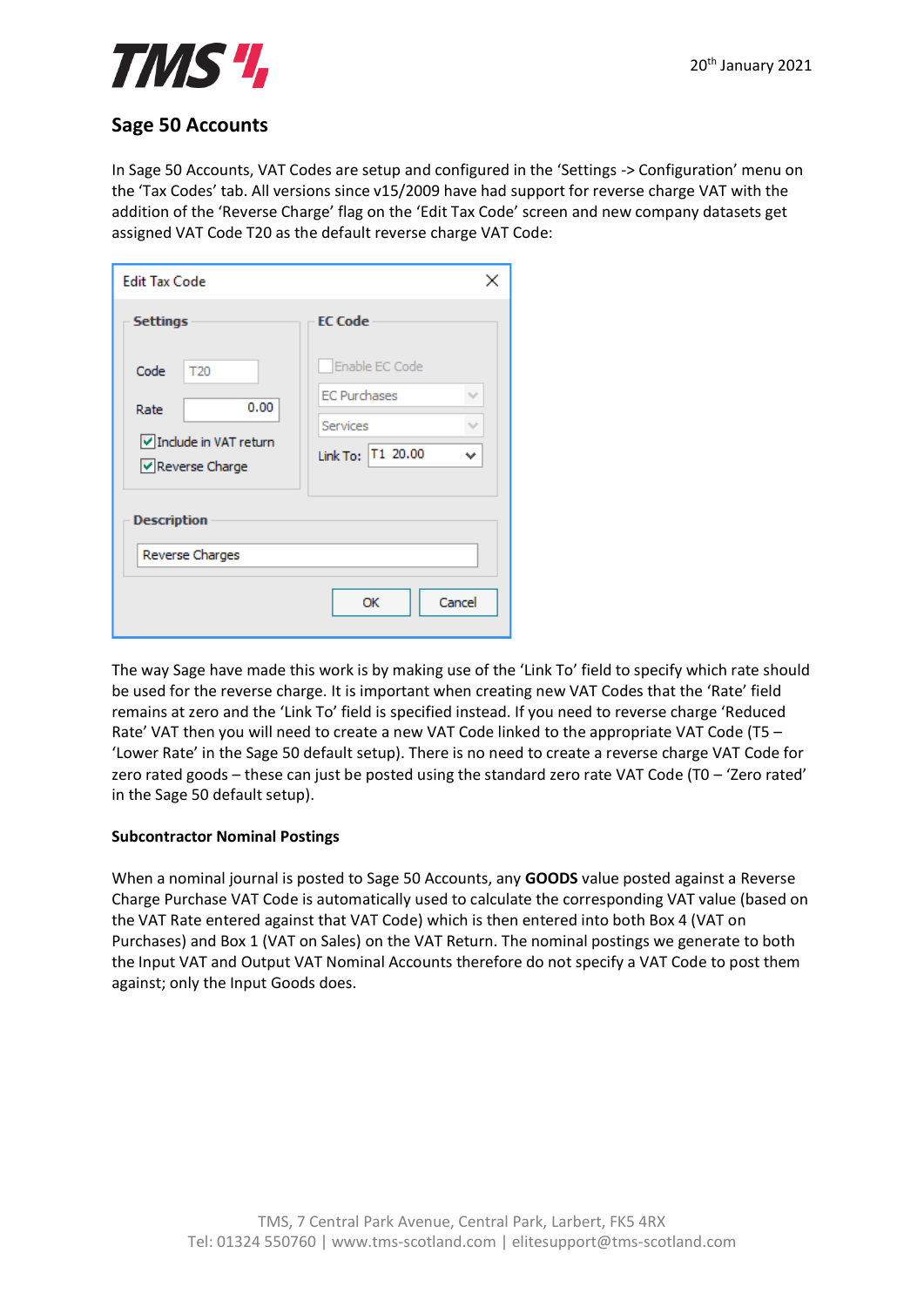#### **Additional Points to note for Sage 50 Users**

- 1. As Sage 50 Accounts will always recalculate the reverse charge VAT value based on the goods value of the invoice (this applies to both Purchase Invoice and Subcontractor Invoices/Certificates), so there is no point in adjusting the value of VAT on any of these postings within the system (i.e. the Purchase Invoice VAT Split screen).
- 2. Prior to Sage 50 Accounts v26/2020, their API does not expose the 'Reverse Charge' flag on the 'Edit Tax code' screen so we must use an alternate method to identify reverse charge VAT Codes. What they do expose is the 'Link To' and EC VAT related fields, so we can ignore all EC VAT codes and use the 'Link To' field to determine when a VAT Code links to a different code. The limitation with this method is that VAT Code T0 cannot be used for reverse charge VAT as this is the default for all other non-reverse charge VAT Codes and we have no way of identifying whether one has been specified or has just defaulted to T0. As most companies use the Sage 50 Accounts default VAT Code setup, this is unlikely to be a problem as T0 is 'Zero rated' and therefore would not apply to reverse charge VAT. The 'Reverse Charge' flag was exposed to their API in v26/2020 so this issue does not exist from that version onwards.
- 3. In order for the VAT element of these Sage 50 Accounts nominal journal postings to be correctly identified as VAT, the reverse charge nominal accounts setup on the 'Reverse Charge VAT' tab of the 'Subcontractor Settings' screen should correspond to the 'VAT on Purchases' and 'VAT on Sales' accounts setup in the 'Settings -> Control Accounts' screen within Sage 50 Accounts:

| <b>Control Accounts</b>  |           |
|--------------------------|-----------|
|                          |           |
| <b>Control Account</b>   | N/C       |
| Debtors Control          | 1100      |
| <b>Creditors Control</b> | 2100      |
| Default Bank             | 1200      |
| <b>VAT on Sales</b>      | 2200      |
| <b>VAT on Purchases</b>  | 2201      |
| Sales Discount           | ≡<br>4009 |
| Purchase Discount        | 5009      |
| <b>Retained Earnings</b> | 3200      |
| Default Sales            | 4000      |
| Accruals                 | 2109      |
| Prepayments              | 1103      |
| <b>Bad Debts</b>         | 8100      |
| Mispostings              | 9999      |
| Suspense                 | 9998<br>w |
| $\overline{\phantom{a}}$ | Cancel    |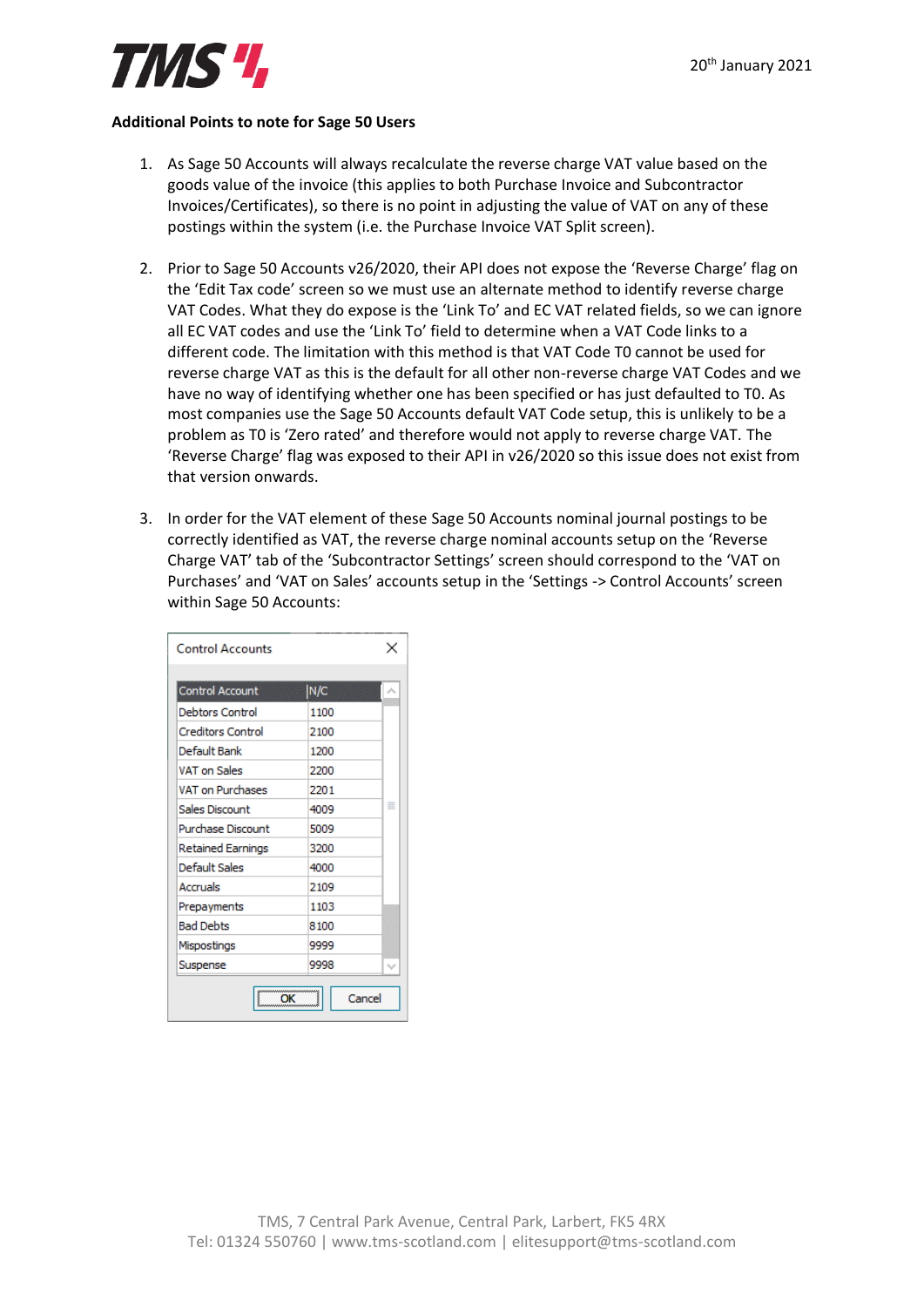## **Pegasus Opera II/3**

In Pegasus Opera, VAT Codes are setup and configured in the 'Administration -> VAT Processing -> VAT Codes' menu. Only Opera 3 (2.61.00) or higher and Opera II (7.81.00) or higher have an Opera Importer that is compatible with receiving reverse charge VAT postings:

| VAT Codes: X - RC VAT on Purchases - Std<br>$\Box$ 0<br>x                                                                                                                                                            |                                                                                                                                    |  |  |  |  |  |  |
|----------------------------------------------------------------------------------------------------------------------------------------------------------------------------------------------------------------------|------------------------------------------------------------------------------------------------------------------------------------|--|--|--|--|--|--|
| General<br>List                                                                                                                                                                                                      |                                                                                                                                    |  |  |  |  |  |  |
| Country Type: H<br>Home Country<br>Reverse Charge Purchase<br>Trans. Type:<br>R.<br>$\checkmark$<br>VAT Code:<br>X<br>RC VAT on Purchases - Std<br>Description:<br>Q   VAT (Input - Purchases)<br>Nominal Code: E225 | $20.00$ $\Box$<br>Rate 1%:<br>22/05/2019<br>Date 1:<br>$\cdots$<br>$0.00$ $\Rightarrow$<br>Rate 2 % :<br>11<br>Date 2:<br>$\cdots$ |  |  |  |  |  |  |
| <b>VAT Return Boxes</b><br>6 - Total Value of Sales<br>7 - Total Value of Purchases<br>8 - Total Value of Supplies (EC)<br>9 - Total Value of Acquisitions (EC)                                                      | 1 - Tax Value on Sales<br>2 - Tax Value on Acquisitions (EC)<br>4 - Tax Reclaimed on Purchases                                     |  |  |  |  |  |  |
| EC Sales Listing (ESL)<br>Goods Value = Supplies<br>Process Item<br>Triangulation<br>Services                                                                                                                        | Supplementary Declaration (SD)<br>Pre-Process Item<br><b>Post Process Item</b><br>Goods Value = Supplies                           |  |  |  |  |  |  |
| Other<br>Reverse Domestic Charge                                                                                                                                                                                     | <b>Bad Debt Relief</b><br>Close                                                                                                    |  |  |  |  |  |  |
| View                                                                                                                                                                                                                 | /i.                                                                                                                                |  |  |  |  |  |  |

For each VAT rate you require you will need to create two new reverse charge VAT Codes, one for sales and the other for purchases. For example, if in addition to 'Standard Rate' VAT you also need to reverse charge 'Reduced Rate' VAT, you will end up creating four new VAT Codes. There is no need to create a reverse charge VAT Code for zero rated goods – these can just be posted using the standard zero rate VAT Code (VAT Codes H/S/Z and H/P/Z for sales and purchases respectively in the Opera default setup).

All reverse charge VAT Codes should be setup as Country Type 'H – Home Country' and either Transaction Type 'V – Reverse Charge Sale' for sales; or 'R – Reverse Charge Purchase' for purchases. In addition to this, the 'Reverse Domestic Charge' setting needs to be ticked so the Opera Importer know to bypass the de-minimis value check.

### **Subcontractor Nominal Postings**

When a nominal journal is posted to Pegasus Opera, any VAT value posted against a Reverse Charge Purchase VAT Code is automatically posted to both Box 4 (VAT on Purchases) and Box 1 (VAT on Sales) on the VAT Return. The nominal postings we generate to the Output VAT Nominal Account therefore do not specify a VAT Code to post them against; only the Input Goods and Input VAT do.